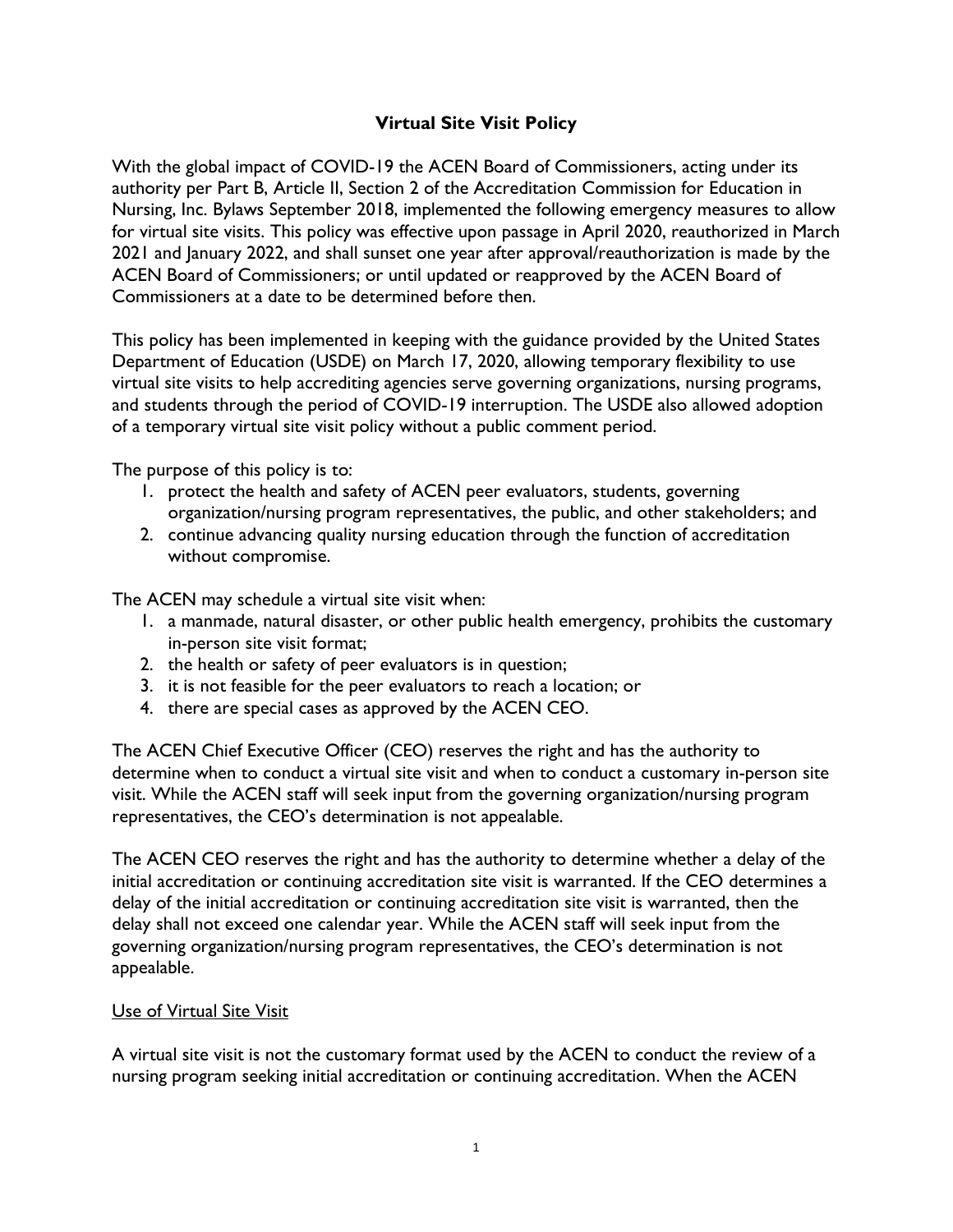conducts a virtual site visit, all or some of the peer evaluators are not physically present at the governing organization/nursing program.

A virtual site visit shall use an engaged, interactive format; it shall not rely solely on a review of documents or exchanges of emails. The rigor, quality, and process of the site visit as well as the opportunity for the governing organization/nursing program to provide evidence as well as verify, clarify, or amplify evidence must be comparable to a customary in-person site visit. Therefore, a virtual site visit requires the use of video or web conferencing tools, which allow real-time synchronous communication among participants and visual display of individuals, groups, documents, and/or physical spaces.

A virtual site visits will be scheduled accordingly to accommodate time zone(s) of all ACEN peer evaluators conducting the virtual visit and the time zone(s) of the nursing program hosting the visit, with the understanding that adjustments to schedules will be needed of all participants involved in the visit.

### Full or Hybrid Virtual Site Visits

A full virtual site visit is where all ACEN peer evaluators conduct their review of the governing organization/nursing program using only real-time synchronous video or web conferencing tools, which can be supplemented by telephonic conferencing tools.

A hybrid virtual site visit is where some ACEN peer evaluators (e.g., 1-2) conduct their review of the governing organization/nursing program using real-time synchronous video or web conferencing tools, which can be supplemented by telephonic conferencing tools; while other ACEN peer evaluators (e.g., 1-2) conduct their review of the governing organization/nursing program in-person.

#### Eligibility for a Virtual Site Visit

- 1. All governing organizations/nursing programs seeking initial accreditation or continuing accreditation with the ACEN are eligible for a virtual site visit. Continuing accreditation includes all governing organizations/nursing programs with the current accreditation status of continuing accreditation, continuing accreditation with conditions, continuing accreditation with warning, or continuing accreditation for good cause.
- 2. Under the direction of the CEO, ACEN staff will review a governing organization's/nursing program's accreditation history, annual reports, and the reason for considering a virtual site visit to determine whether a governing organization/nursing program is eligible for a virtual site visit.
- 3. For all governing organizations/nursing programs seeking initial accreditation or continuing accreditation where 100% of the peer evaluators conducted their review virtually, the ACEN must conduct a follow-up in-person verification site visit to the governing organizations/nursing programs (though not necessarily a full peer-review site visit) within a reasonable period of time following the virtual site visit.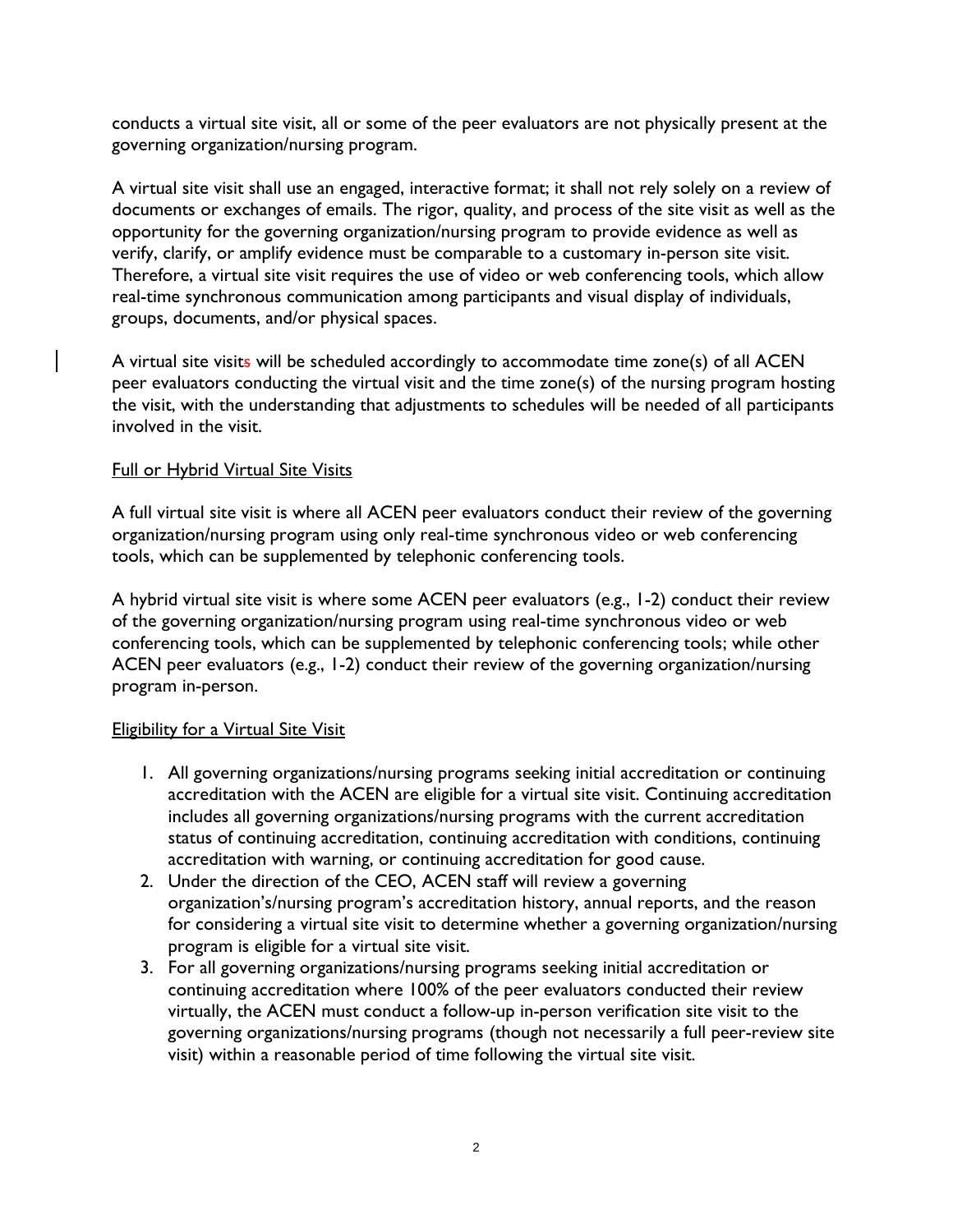### Evidence, Technology Infrastructure, Facilities, and Support Services

- 1. All virtual site visit activities shall be scheduled using the governing organization's realtime synchronous virtual meeting system or the ACEN's real-time synchronous virtual meeting system.
- 2. Regardless of which real-time synchronous virtual meeting system is used, the governing organization/nursing program is responsible for ensuring that its technology infrastructure, facilities, and support services can accommodate a fully engaged, realtime interactive virtual site visit.
- 3. Whether a full or hybrid virtual site visit, the governing organization/nursing program must ensure that there are adequate meeting spaces (facilities) for governing organization/nursing program representatives to meet with the ACEN peer evaluators, including simultaneous meetings as needed with individuals and groups.
- 4. Whether a full or hybrid virtual site visit, the governing organization/nursing program must use the ACEN Document Repository to upload the program's report and supporting evidence.
- 5. Whether a full or hybrid virtual site visit, the governing organization/nursing program must provide virtual access to all interviewees (simultaneously as needed with individuals and groups) that is comparable and sufficient to the access normally found during a customary in-person site visit.

# ACEN Reserve Rights and Applicability to Current Policies

- 1. In no way does this Virtual Site Visit Policy alter the reserve rights and authority of the ACEN Board of Commissioners.
- 2. Unless specifically stated in this document, all ACEN policies, processes, procedures, practices, and protocols apply and remain in force.
- 3. All applicable initial accreditation and continuing accreditation fees, policies, processes, procedures, practices, and protocols shall be the same as a full in-person site visit.
- 4. ACEN reserves the right to cancel a full or hybrid virtual site visit at any time prior to or during the scheduled visit and schedule a full in-person site visit instead. An in-person site visit will be scheduled within a reasonable period of time following the canceled virtual site visit.
- 5. If there is a technology failure that significantly impairs the peer evaluators' ability to have an engaged, real-time interactive review then the team chair shall terminate the virtual site visit immediately, and the governing organization/ nursing program cannot be visited/accredited using the virtual site visit format. A full in-person site visit will be scheduled within a reasonable period of time following the terminated virtual site visit.
- 6. If the team chair and team members determine that the program's report and supporting evidence provided in the ACEN Document Repository are inadequate and the inadequacy significantly impairs the team's ability to conduct a review comparable to an in-person site visit then the team chair, in consultation with ACEN staff (before or during the virtual site visit), shall terminate the virtual site visit and the governing organization/nursing program cannot be visited/accredited using the virtual site visit format. A full in-person site visit will be scheduled within a reasonable period of time following the terminated virtual site visit.